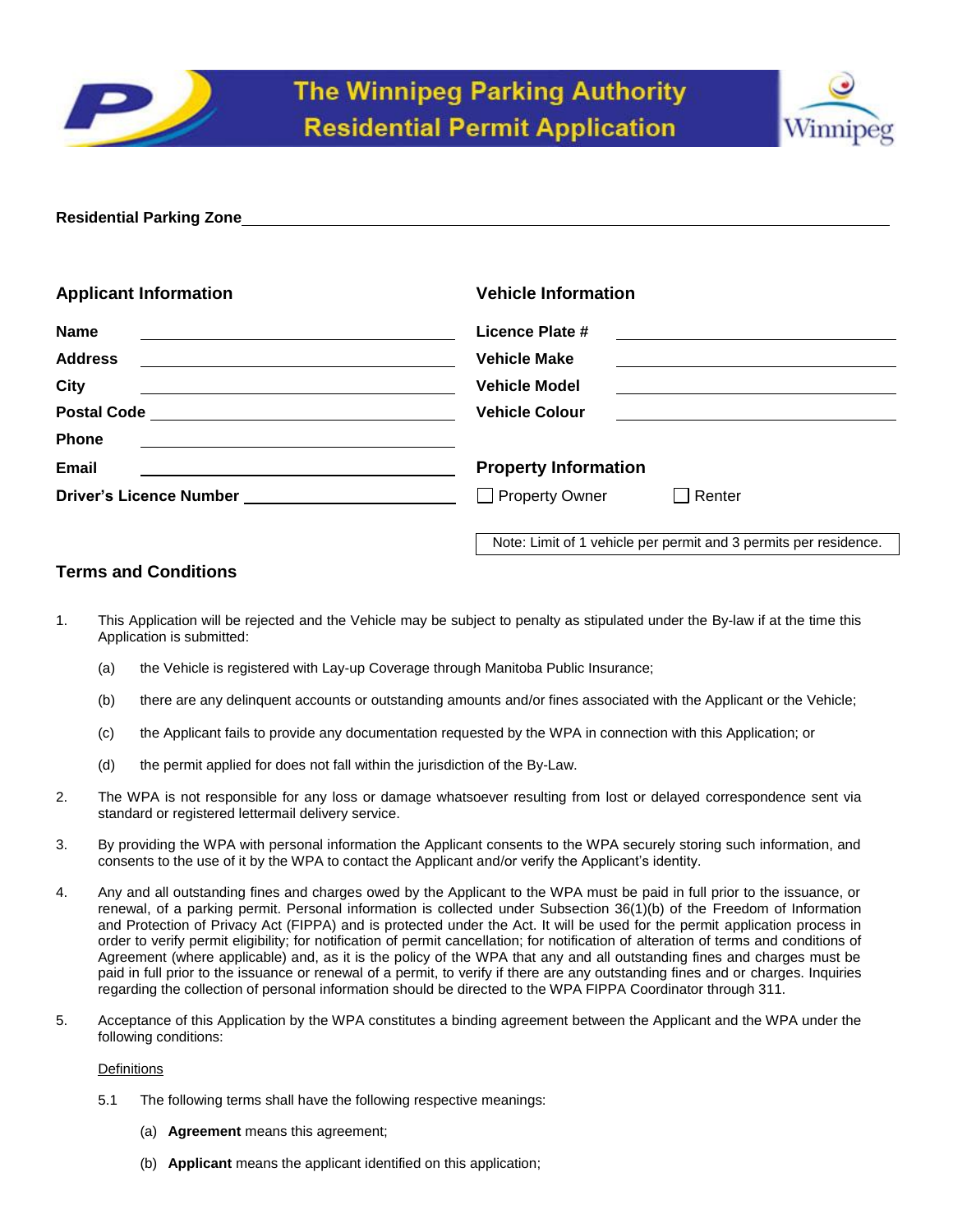- (c) **Application** means this application;
- (d) **By-law** means the Winnipeg Parking By-Law No. 86/2016, the Municipal By-Law Enforcement Act Enabling By-Law No. 59/2016, the Winter Parking Ban By-Law No. 76/2011, as applicable, and any replacement By-laws, as the case may be;
- (e) **City** means the City of Winnipeg;
- (f) **Dash Card** means a permit displayed on the Vehicle's dashboard so as to be visible from the exterior of the Vehicle;
- (g) **Permit** means any parking permit issued pursuant to this Agreement;
- (h) **Transponder** means an access device used to gain entry to the parking facility;
- (i) **Vehicle** means the vehicle identified on the Application and any additional vehicle(s) linked with the Permit, where allowed by the permit type;
- (j) **Virtual Permit** means a Permit which is identified by the Vehicle's licence plate and which is not displayed within the Vehicle;
- (k) **WPA** means the City of Winnipeg Parking Authority.

## Applicant Obligations

- 5.2 The Applicant is responsible for compliance with the terms of the Agreement, and for the compliance by the Vehicle.
- 5.3 The Applicant shall park courteously and shall comply with all regulations, instructions, benefits and penalties, as may be applied by the City in accordance with its By-Laws, including but not limited to tagging and towing of the Vehicle.
- 5.4 The Applicant shall park in the above specified parking facility and in the above specified reserved parking stall (if assigned) in accordance with the terms of the Agreement.
- 5.5 The Applicant shall notify the WPA of any change of licence plate number, contact address, or vehicle registration by completing the Licence Plate Registration Form located on the WPA's website and submitting same to the WPA. Failure to do so constitutes a violation of this Agreement and the Vehicle may be subject to penalty pursuant to the By-Law, including but not limited to revocation of the Permit and tagging and/or towing of the Vehicle.
- 5.6 The Permit is non-transferable between individuals or vehicles and is valid for use by the Applicant and the Vehicle only. Additional vehicles may not be linked to the Permit except where permitted by permit type.

## Limitation of Liability

5.7 The City and the WPA shall not be liable for injury to or loss suffered by any persons using the parking facility or parking stall specified above, or for loss of or damage to vehicles and their contents. The City shall be free from any and all liability or claim arising due to any injury to employees of the City, third persons, or members of the public, or their property, caused by any act or omission of the Applicant and which is attributable to the Applicant's use of the specified parking facility and/or parking stall.

## **Termination**

- 5.8 The Applicant may terminate this Agreement by providing one full calendar months' written notice to the WPA by filling out the Permit Cancellation Form located on the WPA's website and delivering it to the WPA or submitting it by email to [wpa-permits@winnipeg.ca](mailto:wpa-permits@winnipeg.ca) or by fax to 204-986-5155. The Applicant shall provide any such notice to the WPA on or before the 1<sup>st</sup> day of the month for cancellation to be effective the last day of that month. In the event that any such notice is provided to the WPA on the  $2^{nd}$  of the month or later, the notice period shall be deemed to begin on the 1<sup>st</sup> day of the following month and cancellation will be effective on the last day of the month following the notice period. In such an event, the Applicant shall be responsible for additional charges.
- 5.9 The WPA may terminate or alter the terms of this Agreement by providing one full calendar months' written notice of alteration or termination to the Applicant. Any such alteration or termination shall be at the sole discretion of the WPA.
- 5.10 The WPA may revoke, suspend, or cancel the Permit without notice at any time for any violation of the terms of this Agreement, for non-payment or returned payment, or for any illegal activities by the Applicant. In the event that the Permit is revoked, suspended, or cancelled by the WPA, the Applicant may be subject to penalty as stipulated under the By-Law, including but not limited to tagging and towing, and the Applicant may be unable to reapply for a new permit for the period set out in the By-Law.